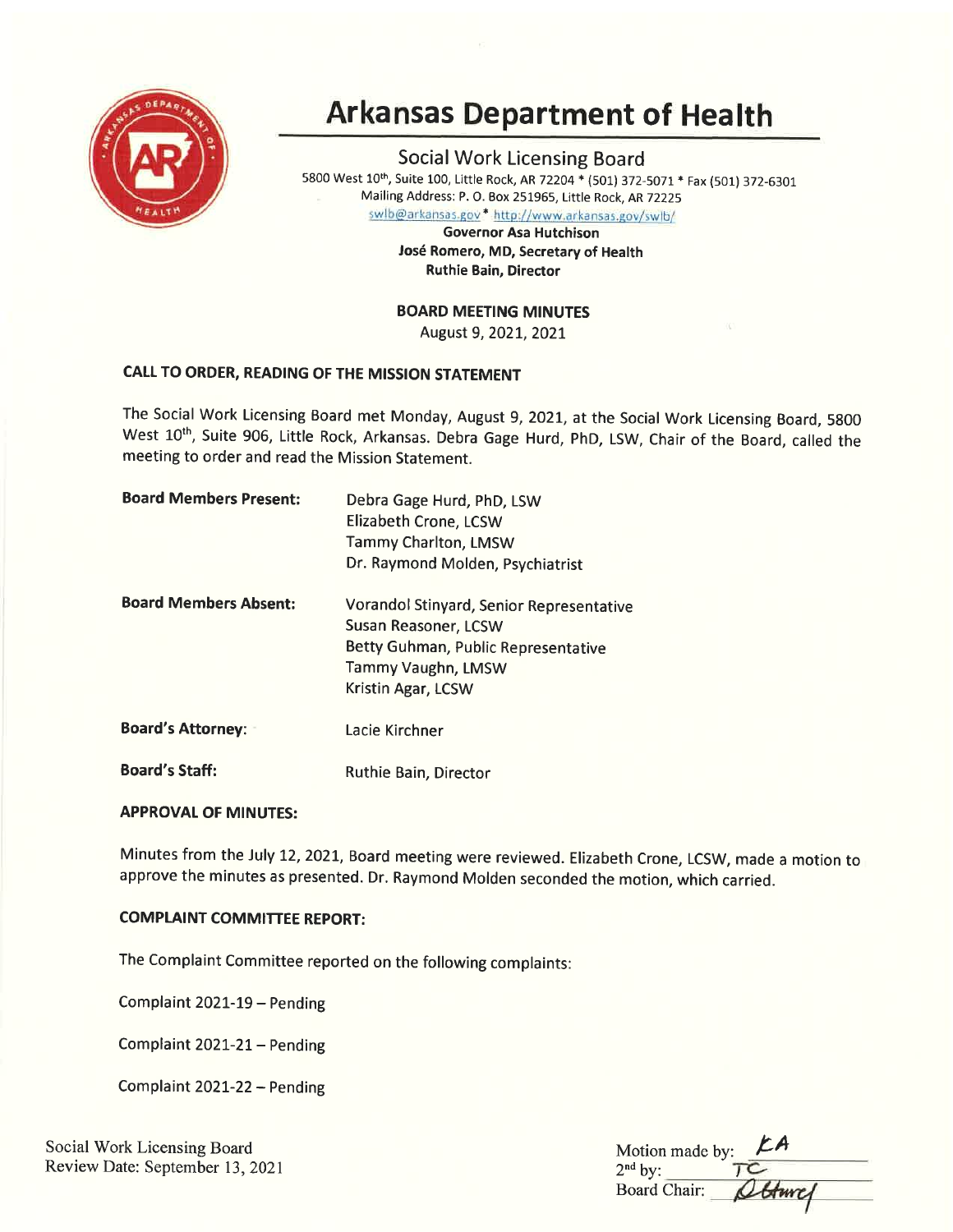Meeting Minutes August 9, 2021 Page | <sup>2</sup> Complaint 2021-23 - Pending

#### NEW BUSINESS:

#### Review Waiver Requests:

The Board had no requests for a waiver.

# Review ASWB Request for Nonstandard Testing Arrangements:

The Board received five (5) requests from ASWB for special arrangements. All five (5) requests were approved.

#### Review Changes to the Rules:

The Board reviewed changes made to the Law in the General Session for 2021-. Some of the changes required changes to the Arkansas Social Work Rules. Dr. Raymond Molden made a motion to accept the changes as proposed. Elizabeth crone, Lcsw, seconded the motion, which carried.

#### Review FY21 Annual Report:

The Board reviewed the FY21 Annual Report and supporting documents. Debra Gage Hurd, phD, LSW, made a motion to approve the Report as presented. Tammy Charlton, LMSW, seconded the motion, which carried.

#### Review FY21 Financial Report:

The Board reviewed the FY21 Financial Report and supporting documents. Dr. Raymond Molden made <sup>a</sup> motion to approve the Report as presented. Tammy Charlton, LMSW, seconded the motion, which carried.

# Review Consent Agreement 2O2O-22

Brian William O'Gary, LCSW, entered into a Consent Agreement with the Board that was approved on August 10, 2020. Mr. O'Gary has met all the stipulations of his Consent Agreement in accordance with the Order. Elizabeth Crone, LCSW, made a motion to remove Mr. O'Gary from probation on August 10,202L. Dr. Raymond Molden seconded the motion, which carried.

# Review of Standing Financial Reports:

Elizabeth Crone, LCSW, reviewed and approved the Warrant Detail Report, ASWB Exam Candidate Log, Leave Report, Refund Report and Trial Balance Reports. These reports were from July 2021. Dr. Raymond Molden made a motion to accept the reports as presented. Tammy Charlton, LMSW, seconded the motion, which carried.

# Action Taken on Applications:

Tammy Charlton, LMSW, made a motion to approve the action taken on the applications for licensure

#### ISW Applications:

Board Chair Initials Oct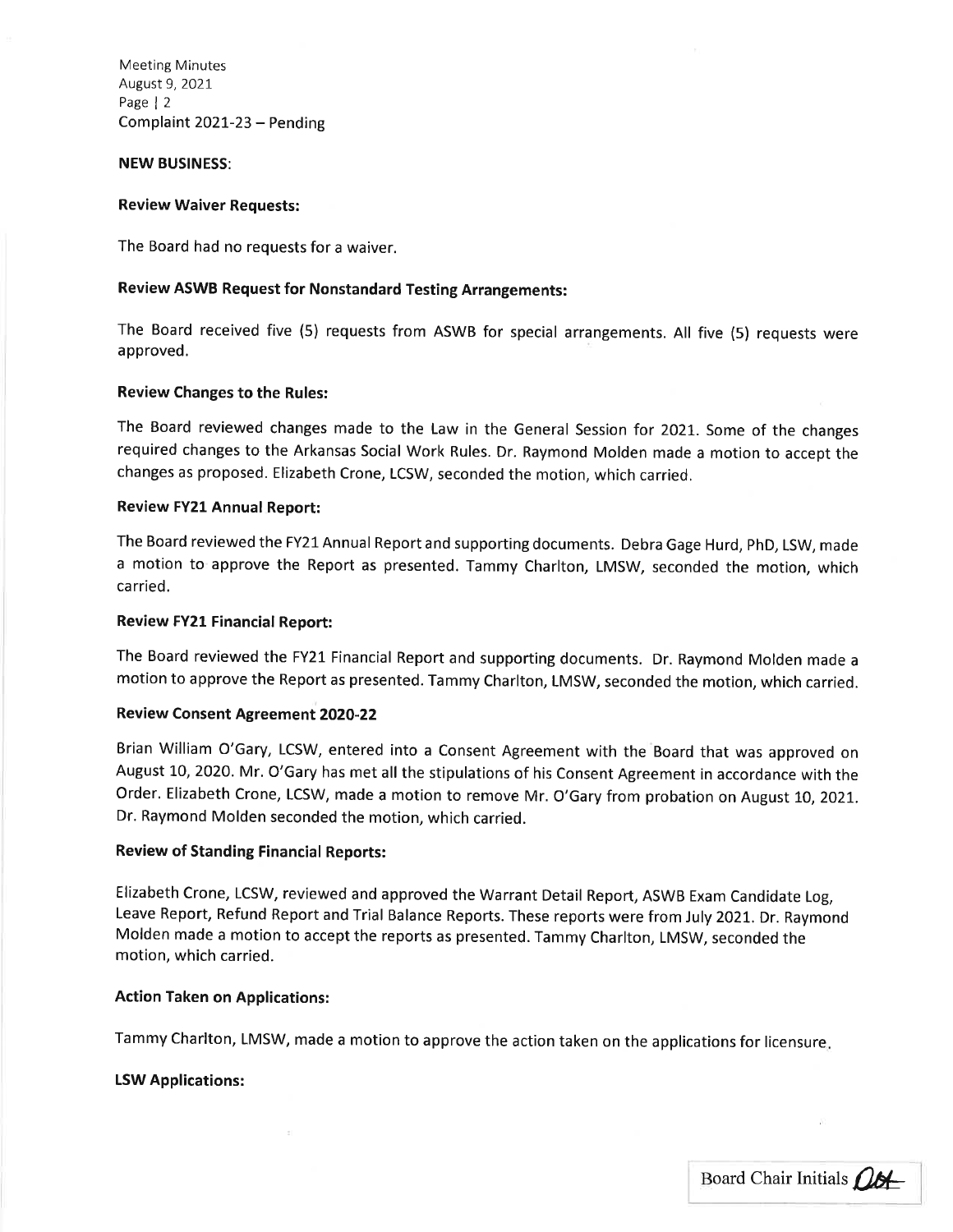Meeting Minutes August 9,2O2t Page | <sup>3</sup>

# Provisionally Licensed and Approved to Take the Exam:

Cole Brisco **Kim Hughes** 

Meredith S Simmons

Approved to take the Exam:

None

Approved for Licensure through Reciprocity:

None

Denied or Withdrawn Applications:

Kelly Vasquez

# LMSW Applications:

## Provisionally Licensed and Approved to take Examination:

Kendria lasha Barnes Michelle Green Shalawn Moore Gregory Allen Turner Ritika Dubey Zachary Allen Hale AprilAnne Robertson Chelsie Andrea Vanek Brittany Taylor Furr Brittany Raven Jordan Christina Styer Niketta C White

## Approved to take the Exam:

| Angela Michelle Artis | Lindy Ann Landreaux  | Monica Miller |
|-----------------------|----------------------|---------------|
| Sarah Rivera          | Leandro James Tafoya |               |

#### Approved for Licensure through Reciprocity:

None

Denied or Withdrawn Applications:

None

# LCSW Applications:

# Approved to take Examination:

| Brian Christopher Berkemeyer Angela Nicole DiPonio |                                  | Amy Melissa Greene             |
|----------------------------------------------------|----------------------------------|--------------------------------|
| Adam Nathaniel Persenaire                          | <b>Madison Kristine Slinkard</b> | <b>Christy Shanet II Smith</b> |
| <b>Austin Matthew Tisdale</b>                      | Amandalea Rhiannon Walsh         | <b>Sharon R Ware</b>           |
| <b>Destiny Francesca Warner</b>                    |                                  |                                |